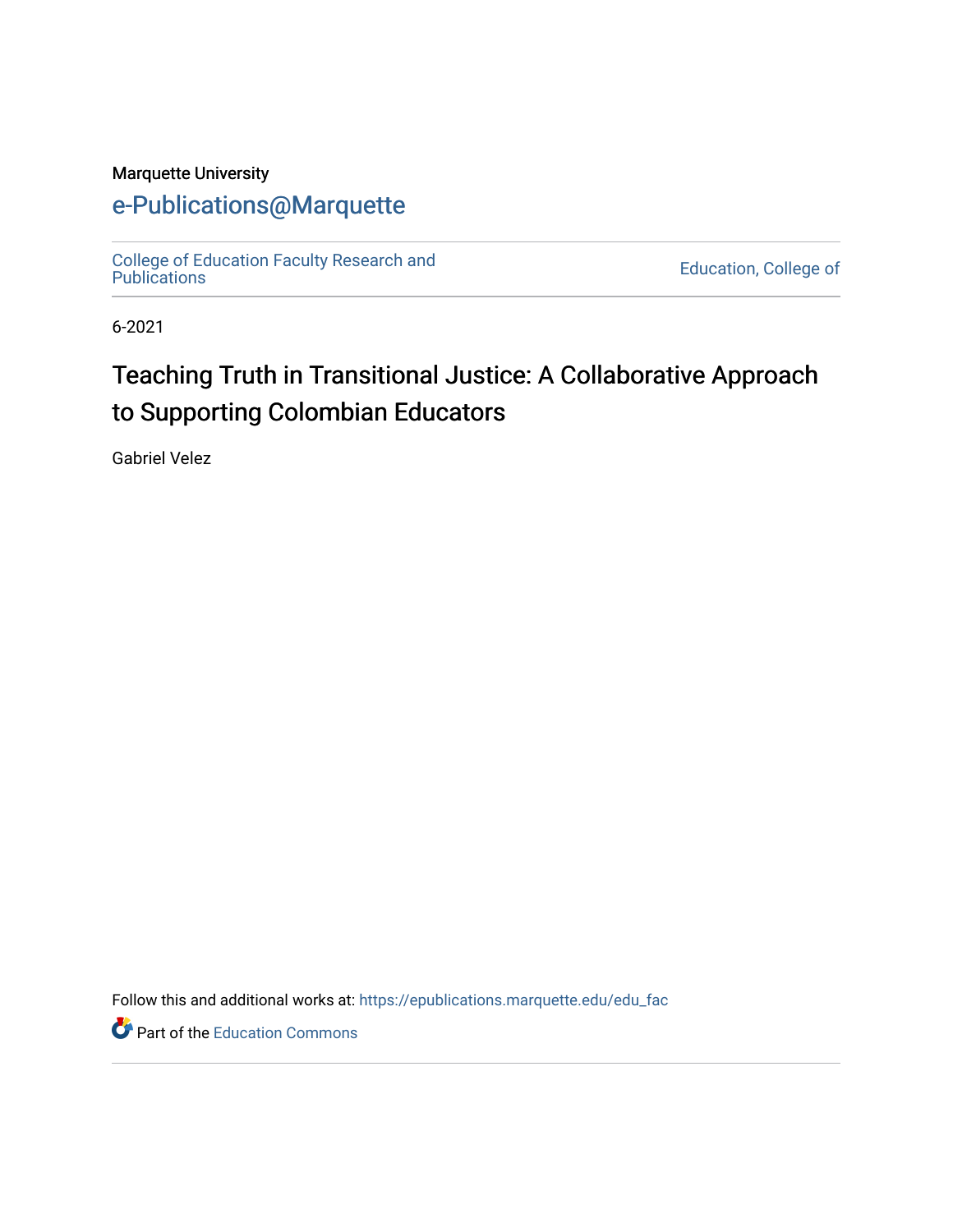

# Teaching Truth in Transitional Justice: A Collaborative. Approach to Supporting Colombian Educators

#### gabriel velez

#### Abstract

The pursuit and acknowledgment of the truth of past atrocities and human rights abuses are critical processes in transitional societies. While truth commissions have become a central part of achieving these goals, there has historically been minimal attention to the role of teachers and students in this work. Critical and thoughtful teaching about the past conflict, however, may help prevent the reoccurrence of atrocities, promote acknowledgment and accountability of the past (which, in turn, fosters psychosocial healing), and support the construction of a peaceful society. In this paper, I detail a research collaboration with Colombia's truth commission to aid its pedagogical efforts to develop effective resources and support Colombian educators' instruction about the truth of past atrocities. I first draw on the literature to demonstrate the potential for education—and, specifically, teachers—to support the goals of truth commissions. Then, I describe the Colombian context and this specific collaboration. Finally, I end by presenting preliminary findings from surveys of teachers across Colombia and detailing future directions.

Gabriel Velez, PhD, is Assistant Professor in the Department of Educational Policy and Leadership in the College of Education at Marquette University, Milwaukee, USA.

Please address correspondence to the author. Email: gabriel.velez@marquette.edu.

Competing interests: None declared.

Copyright © 2021 Velez. This is an open access article distributed under the terms of the Creative Commons Attribution Non-Commercial License (http://creativecommons.org/licenses/by-nc/4.0/), which permits unrestricted noncommercial use, distribution, and reproduction.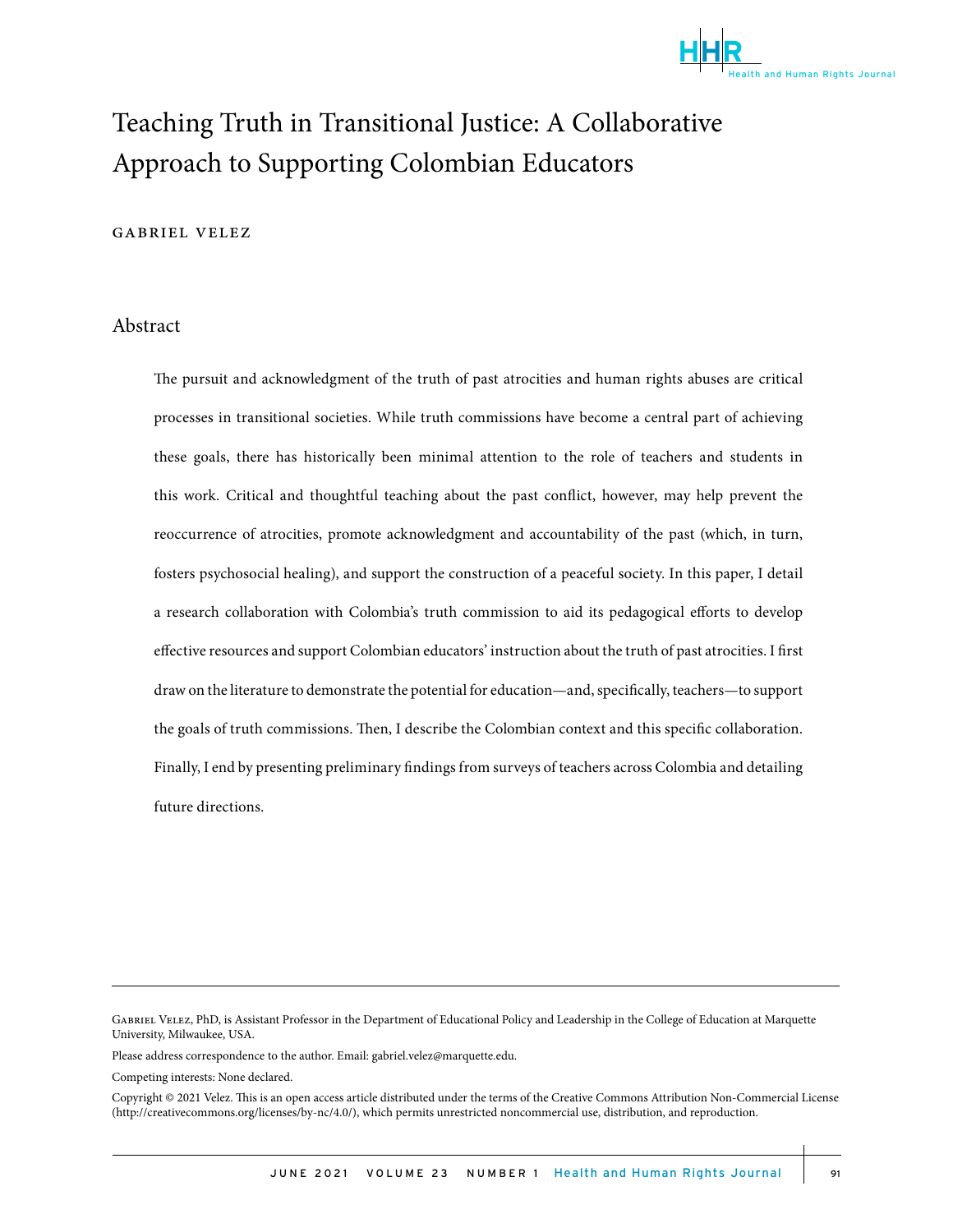### Introduction

In the aftermath of widespread human rights abuses, transitioning nations face multifaceted challenges. Healing must occur at and across various levels—individuals, groups, and society—by addressing the past while upholding psychosocial health, structural reform, and human rights. Education systems, often themselves complicit in past conflict, have increasingly been considered a critical part of transitional justice, including in the prevention of renewed violence. Schools, and the implicit and explicit curricula in them, hold potential for promoting truth and accountability for past atrocities while laying the groundwork for young people's involvement in building a society that respects the rights of all and prevents renewed atrocities.1 The absence of effective education about the past can increase the risk of collective forgetting, truncated psychosocial healing processes, and backsliding into conflict.<sup>2</sup> Policy and programming in transitional societies, however, tends to overlook how mental health and psychosocial healing is woven into the fabric of education and into the roles that educators play as mediators, healers, and community members.3

In this paper, I detail a research initiative to better understand Colombian teachers' perspectives and positionality. This project—a collaboration between the Colombian truth commission, a Colombian nonprofit foundation, and myself—explores not only the potential for education to prevent further atrocities but also some mental health concerns linked to transitional processes. The Colombian context offers a prime opportunity to consider teachers' unique role in managing the psychosocial implications of past atrocities, preventing future ones, and coping with their own experiences.

A primary goal of this project is to contribute to the development of effective teaching resources and supports for Colombian educators to instruct about the truth of past atrocities. Generally, it also has the potential to aid in collective psychosocial healing and affirmation of human rights after violence and widespread violations. Many students, teachers, and their families have been impacted by the conflict, which is linked to high rates of posttraumatic stress disorder, anxiety, depression, and other challenges.4 The individual and collective processes of healing inevitably enter schools, with teachers playing a mediating role. For this reason, the collaborators have come together to better understand Colombian teachers' thinking, processing, and psychosocial well-being. Below, I first draw on the literature to discuss education and educators in relation to the goals of truth commissions, mental health, and the prevention of future atrocities. Then, I describe the Colombian context and this specific collaboration. Finally, I end by presenting findings from a pilot survey of teachers across Colombia and detailing future directions.

## The focus on transitional

I present a theoretical-based argument for focusing on teachers and their perspectives and then offer preliminary findings from the first step in a collaborative research project. This work is integrally intertwined with the recent context in Colombia: an involved peace process, an institutionalized and multipronged initiative to uncover and clarify the past, and political wrangling over related peacebuilding efforts. The lessons from this work can inform other contexts, including societies with eras and histories of past violence, injustice, and human rights abuses without official transitional justice processes. Still, it is important to acknowledge the differences and explain why I focus on transitional processes in this paper. Based on a collaborative foundation, this project is rooted in understanding the role of educators and their perspectives in relation to institutionally driven processes of constructing and teaching historical memory. Transitional justice implies a state-led effort to engage, through established institutions, with narratives and legacies of the past.<sup>5</sup> While lessons can be learned from one context to another, transitional contexts cannot be conflated with contexts where national institutions are not engaged in processes of constructing historical memory or invested in bridging the gaps between this official work and the orientations and positionalities of educators. The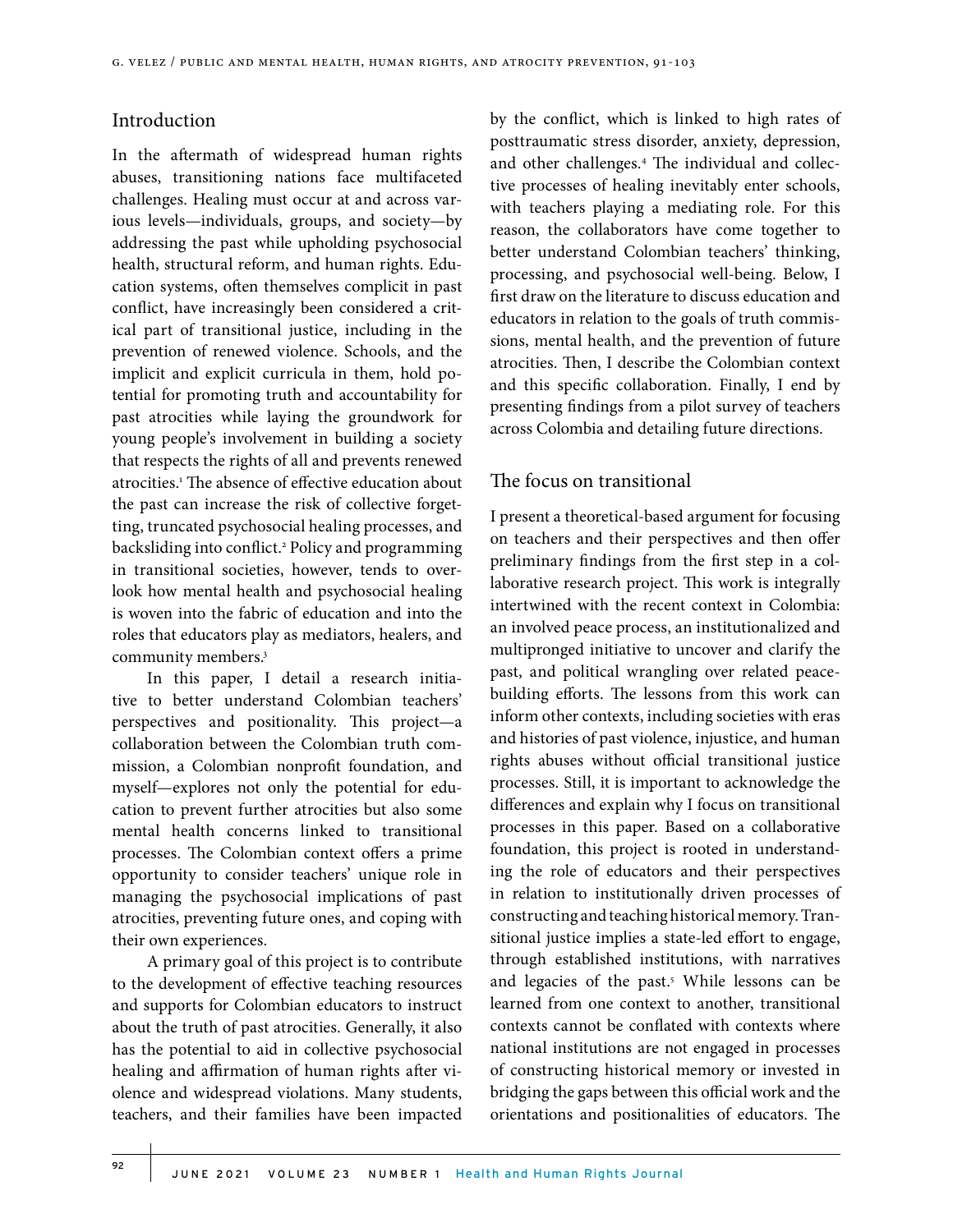current project is driven by a broad question rooted in these dynamics: *How do educators understand the work of truth commissions, as well as their role and positionality in educating about past injustices?*  The ultimate goal is to inform the pedagogical work of the Colombian truth commission, even though there are broader implications, which are addressed in the final section.

## Defining truth and the role of truth commissions

Within transitional justice, the definition of truth is much debated and raises many issues.<sup>6</sup> Broadly identified as a fundamental first step in reconciliation and healing, truth in transitional societies can generally be understood as referring to a process of gathering and recording various actors' experiences and interpretations of past events.7 Generally, truth commissions—state-sponsored mechanisms for collecting information about human rights abuses and victims and perpetrators' stories—have been recognized as important official processes for promoting accountability and reestablishing human rights because they "break the silence about widely known but unspoken truths."8

Efforts to compile and disseminate truth can contribute to individual and collective healing. The collection and validation of survivors' stories recognizes their dignity, reaffirms their shared humanity, and creates a space for agency by highlighting resistance and resilience.9 These steps may contribute to addressing victims' emotional and mental health challenges; this recognition of their experiences and affirmation of their human rights can support psychosocial recovery.<sup>10</sup> There may also be benefits in terms of reconciliation and the prevention of renewed conflict.<sup>11</sup>

Truth commissions, however, do not uniformly or in isolation advance healing across multiple levels.12 Other contributing factors include cultural, systemic (such as strength of democracy), structural (such as economic reforms), and individual (such as experience of conflict and psychological predispositions) elements.<sup>13</sup> Furthermore, truth-telling may have negative impacts: there is evidence that truth commissions without other transitional justice mechanisms can harm human rights, and public truth sharing may have detrimental individual-level psychosocial consequences.14 Finally, peacebuilding and the postconflict era are long-term processes, which means that beyond commissions' truth-seeking work, there are challenges in truth-telling: implementing recommendations, creating lasting and significant memorials, and constructing historical memory across generations.<sup>15</sup>

## Truth and education: Healing, mental health, and accountability

Truth-telling challenges are integrally tied to schools in transitional societies. Importantly, schools can be spaces for the perpetuation of violence and for socializing young people into problematic social attitudes and norms while reifying inequities and injustices.16 Many transitional and postconflict societies are plagued by structural obstacles that inhibit critical, careful reform of educating about the past; and often, a lack of consensus on how to teach a nation's history leads to the privileging of civics or human rights education instead.17 Schools are also often in flux politically and socially, with changing priorities and resources that may complicate the stable building of historical narratives and education about the past.<sup>18</sup> Still, education offers a potentially fruitful opportunity to support the work of truth commissions.

An explicit curriculum can offer a direct point of intervention for truth commissions in their postconflict reconstruction work. First, the teaching of the past—of a nuanced and critical truth emerging from a multiplicity of perspectives—can contribute to preventing future abuses.<sup>19</sup> A commission's work can be carried on through opportunities in schools to talk about truth reports. This integration not only brings these issues to future generations but also promotes public discourse about causes, consequences, and healing processes.<sup>20</sup> Furthermore, teaching about diverse individuals' experiences of past conflict can affirm their human rights. The voices solicited and the ways they are presented can address instruments such as the Convention on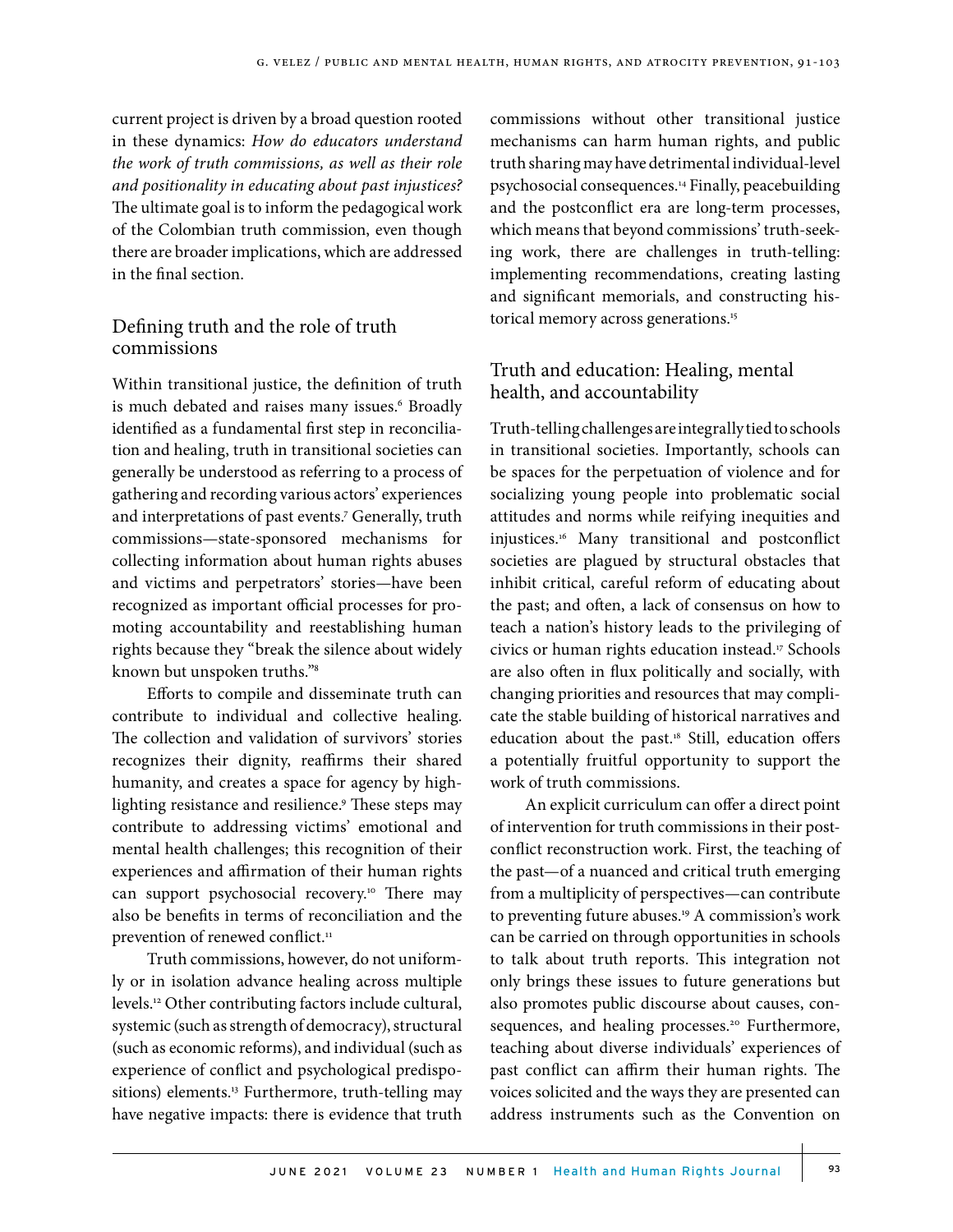the Elimination of Discrimination against Women and the Declaration on the Protection of Women and Children in Emergency and Armed Conflict.<sup>21</sup> Building on these possibilities, education and educators have both forward- and backward-facing roles.22

As part of the forward-facing role, education can contribute both to conflict and to peacebuilding through socialization, teaching and explicit instruction, and reifying or contesting social inequities. Both "overt" and "hidden" curricula—that is, explicit material and instruction, as well as school culture and interactions—convey norms and lessons to students.<sup>23</sup> From these experiences, children and adolescents form understandings of who is valued in society, how to relate to others, and in-group/out-group designations and relations.24 Schools are critical spaces for promoting change and healing precisely because they are intertwined with the roots of conflict and the intergenerational transfer of knowledge and norms.<sup>25</sup> Minors spend much of their time in schools, which serve for many as the first and primary interaction with social systems and the state.<sup>26</sup> These experiences have the potential to promote values, civic engagement, and actions that challenge injustice and promote healing.<sup>27</sup>

The backward-facing charge of education and educators involves the legacies and histories of the past. To be effective, transitional justice processes must support individual healing and reconciliation, as well as collective processes with groups and communities.28 Schools are a microcosm of these broader processes: students, teachers, and administrators carry their past experiences with them and hold identities that are inherently based on the group dynamics often linked to atrocities and their psychosocial impacts. Yet the recognition of trauma and need for support is missing in much of the discourse about how education can inform the construction of peaceful futures.<sup>29</sup> Much of the work of addressing the mental health needs of students—who may be victims, perpetrators, or family of either category—falls to teachers, who themselves also carry their own traumas and mental health needs.30 The importance of these educators has

been highlighted in theoretical literature but is often overlooked in policies, programming, and empirical studies.<sup>31</sup>

#### *The role of teachers*

As conveyers of both overt and hidden curricula, teachers are key actors in the socialization of future generations and are mediators between societal processes of transitional justice and young people's psychosocial development.32 Supporting teachers as potential promoters of truth involves acknowledging the complexity and nuance of their positionality. In transitional societies, there is often considerable pressure on teachers. They may be expected to serve as educators while also being expected to take on other emotionally demanding roles they have not been trained for, such as psychologists, guidance counselors, and conflict mediators. Having lived through violence and operating in potentially unstable presents, teachers may worry about safety in teaching official narratives or be coping with their own experiences.33 Possible psychological challenges include a feeling of discomfort as leading agents of change, doubt about their abilities to change attitudes or understandings, and biases or predispositions.34

The need to consider the positionality and mental health of teachers in transitional settings plays out in the scant literature focused on their perspectives. Studies have shown that history teachers in South Africa experience intense emotional burdens as they consider touching on difficult topics about apartheid. Some teachers described these lessons as too painful, possibly harmful for themselves or their students, or as eliciting in them personal feelings of guilt.35 One teacher asked, "We worry about learners, but we should be worrying about ourselves. What is teaching doing to us?"36 In the Balkans, a study on teachers highlighted other anxieties and emotional burdens experienced by teachers, who expressed feeling unsafe discussing the past in the classroom and finding a balance between their own emotional connection to the past and what they had to teach.<sup>37</sup>

Historically, truth commissions have seldom explicitly and proactively engaged with schools or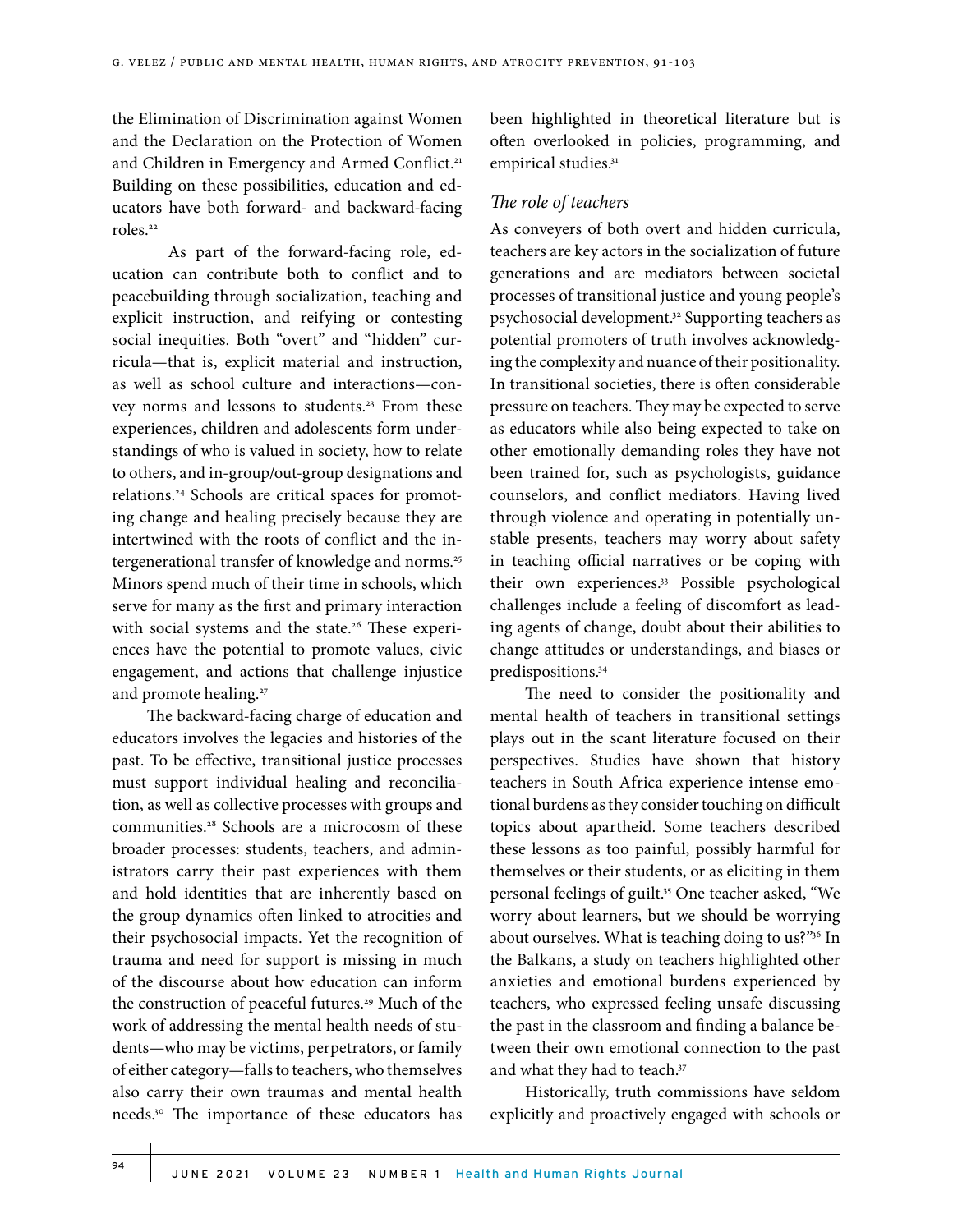considered the mental health of students and teachers in relation to educating about past atrocities. Recently, however, some truth commissions are engaging with the educational sector, though the nature of these collaborations varies considerably and seldom involves mandates to produce materials and provide psychosocial supports for teachers.<sup>38</sup>

The Colombian truth commission was given a mandate to support pedagogy about the past, reconciliation, and the prevention of future atrocities. While the commission is not explicitly focused on the mental health of teachers or their role in supporting that of their students, these issues emerge from a consideration of teachers' perspectives on this pedagogy.

## Colombian context

Colombia's history is marked by multiple and interconnected forms of violence and human rights abuses. The modern era of violence is often cited as beginning in 1948 with the assassination of a populist presidential candidate, Jorge Eliécer Gaitán. This act sparked La Violencia, a period of heightened violence between the Conservative and Liberal political parties. La Violencia ended in 1958 with a power-sharing agreement that alienated other political actors. Along with other social and geopolitical dynamics, this pact factored into the emergence of several armed leftist revolutionary groups. Violent political conflict has remained constant, though the forms, dynamics, actors, and drivers of violence have varied. Across these decades, human rights violations have been committed extensively and systematically by various actors.39

Since the 1980s, different presidential administrations have held multiple negotiations with armed groups, and these processes have included smaller commissions to investigate specific acts of violence.40 From 2012 to 2016, the government of then-president Juan Manuel Santos held negotiations with the oldest and most prominent armed group, the Revolutionary Armed Forces of Colombia (FARC). The resulting accords included a mandate to establish La Comisión para el Esclarecimiento de

la Verdad, la Convivencia y la No Repetición (the Commission for Truth, Coexistence, and Nonrepetition) to investigate acts of violence, the causes and systematic factors that have fostered human rights violations, the human and social impact of the conflict, and the collective responsibility of all actors. This commission, formed in December 2018, was directed to focus on vulnerable groups (such as Afro-Colombians, Indigenous peoples, and women) and develop pedagogical materials and programming.41 Importantly, civil society and government entities have also taken on the task of uncovering and constructing truth. One of the most comprehensive accounts of the extent and experiences of violence is *Basta Ya* (roughly, "Enough is Enough"), a report released in 2013 by the National Center for Historical Memory that cited 220,000 casualties and over 6 million displaced people.42

Experiences with violence have been linked to a host of emotional and psychological struggles in Colombia, and broadly, rates of mental health problems are high.43 Among children and adolescents, government reports indicate elevated rates of trauma and needs for mental health counseling.44 While there have been no systematic analyses of emotional well-being among Colombian teachers, they have been identified by the United Nations and others as targets of violence.45 Though no direct connection has been drawn, these experiences likely factor into educators' increasing levels of stress, depression, and other mental health issues.46

## Teaching truth in Colombia

## *Nature of the collaboration*

In 2019, the truth commission began to gather stories and analyze the armed conflict, while also developing a strategy to educate teachers about its work and create materials to support teaching about the armed conflict. This focus motivated a collaboration between the commission, Fundación Compartir (a Colombian nonprofit organization with a mission to build a more equitable society), and myself. Our goals were to better understand educators' current knowledge of the truth commission, the challenges of teaching about truth, and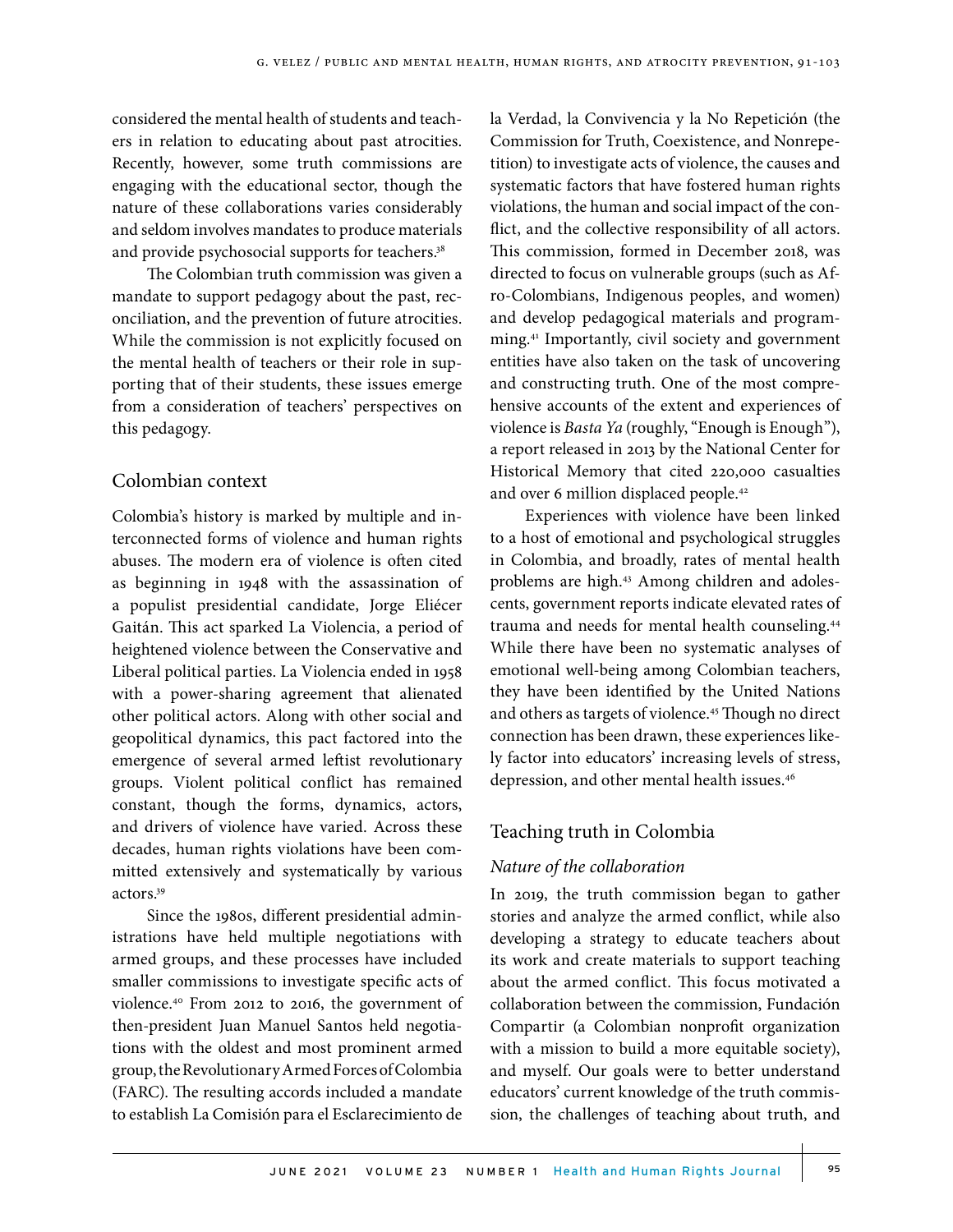how best to support teachers—both in terms of educational resources and psychosocial support—in this work.

Planning meetings included discussions of the truth commission's efforts to inform Colombians about its activities; networks and possible school partners; and research questions and methodological approaches. The different perspectives coalesced around the commission's primary short-term goal: to open spaces for educators at all levels to discuss and think about the challenge of incorporating the final report into their curricula. This aim drew on practical political ends, as well as key issues identified in previous literature (for example, extolling the importance of integrating and carrying forth truth commissions' work through education, the mediating role of teachers, and the mental health challenges that educators face in transitional societies).

A multistep, mixed-methods process was designed in line with the commission's workplan schedule. The collaborators decided to prioritize understanding teachers' perspectives and the unique challenges faced by teachers as intermediaries between national transitional processes, students' psychosocial health and development, and their own mental health in working with questions of conflict, victimization, and truth. Systemic factors underscored the importance of attentiveness to local dynamics. While national mandates must be officially followed by schools, each school decides how it will comply.47 Administrators and teachers have previously resisted curricula and resources developed by the Ministry of Education or institutions in the capital, which may not be attuned to local contexts. This disconnect is not only about content, material, and power.<sup>48</sup> Younger generations' understandings and experiences of the conflict is tied to local factors (for example, in their community or specific teachers) and social positioning (such as socioeconomic status and gender).<sup>49</sup> Depending on where they live, some adolescents are more likely to be or know direct victims or still encounter other armed actors operating with impunity.<sup>50</sup>

The diverse contexts complicate how national mandates or curricular resources may be received or implemented at the local level. One cautionary example comes from a 2015 peace education law that was implemented through a centrally imposed process that marginalized teachers' voices and perspectives.51 Considering these cases, we decided jointly to prioritize understanding Colombian teachers' perspectives on truth, the commission, and the teaching of its work.

#### *An iterative, multi-step process*

The final process we developed collaboratively involves multiple steps over time to engage with teachers' thinking about these topics. Centralizing teachers and their psychological processes is an emerging area of attention in transitional societies. This collaboration offers an experience of deeply engaging and committing to incorporating the voices of educators into national mechanisms. Still, our work is in progress. Below I detail the three phases of the project and then present the findings from the first phase (the one that has been completed to date) to demonstrate the utility of this approach and lessons learned.

The first phase—a pilot online survey that was completed in 2019 and 2020—is described in detail below and informs future steps. As a second phase, the team will select a subset of schools serving diverse populations. Visits to these schools will include interviews with teachers who participated in the online surveys of the first phase to further probe their thinking about truth and education, as well as to engage in conversations about preliminary analyses of the online surveys. These discussions will add to the project's ecological validity, as well as help clarify needs and obstacles identified by teachers through the online survey.<sup>52</sup> Visits will also incorporate students' voices; focus groups will be conducted with a random sample from each school to explore how students understand truth, as well as how they have experienced and form understandings of the past conflict and its reverberations in the present.

The project's final phase will center on the creation and implementation of pedagogical materials. The online surveys, interviews, and focus groups described above will inform the commission's de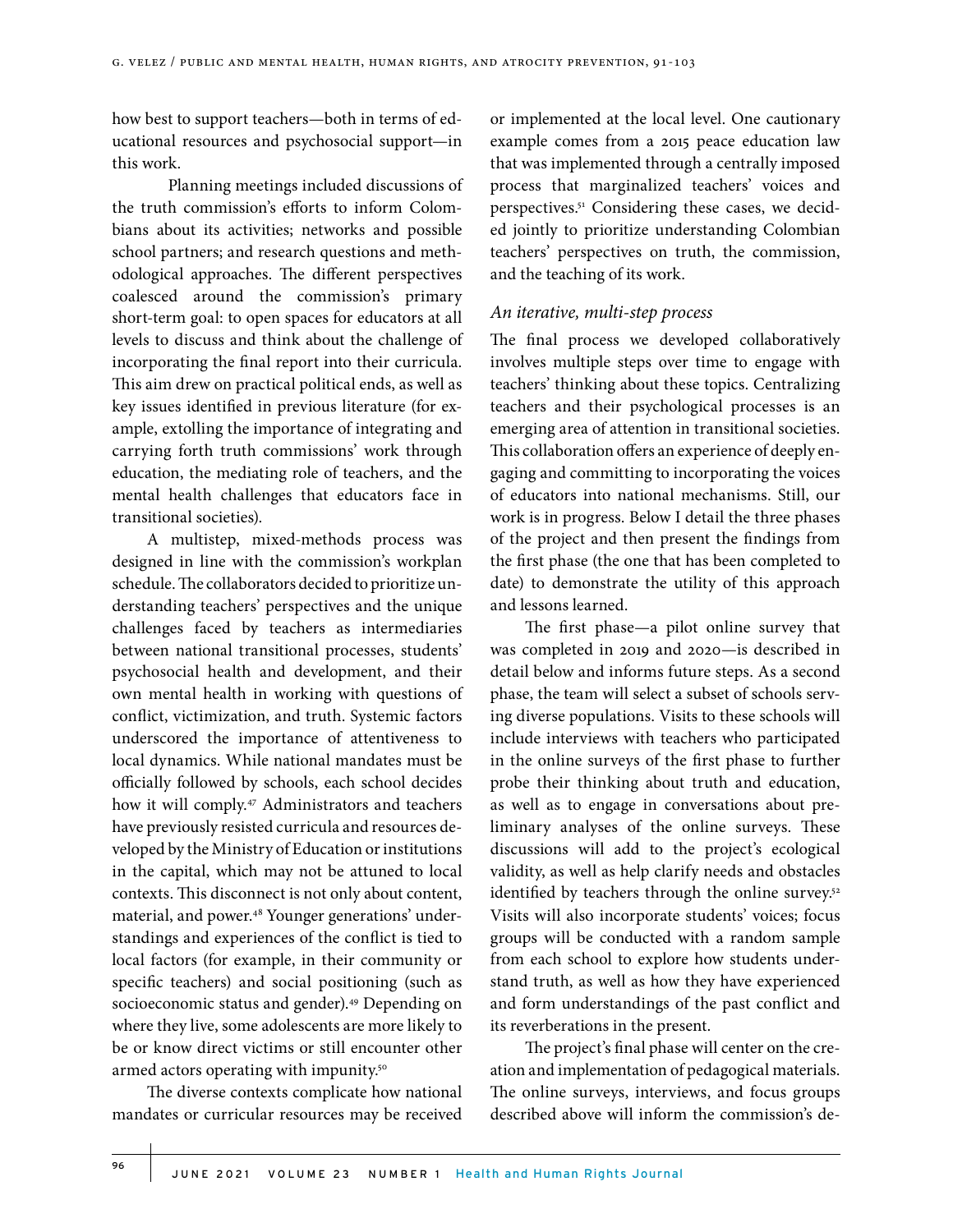velopment of materials, as well as complementary workshops, online activities and resources, and other supports for teachers. When these materials are released, we will return to the teachers and schools that previously participated, while also striving to include other voices. This final activity will involve reassessing teachers' needs and obstacles to teaching about truth and studying how students process and respond to these discourses.

Each step has been purposefully designed to more effectively promote the integration of education into the complexities and nuances of truth in transitional justice. The online survey built connections with teachers and a preliminary understanding of conceptions of truth and the obstacles to teaching about it. It will be complemented by in-depth interviews and student perspectives to create a fuller picture of current thinking, the psychosocial well-being of educators and adolescents, and needed supports. Lastly, the return to these participants during implementation underscores an iterative evaluation that will inform the truth commission's pedagogical strategies. Overall, we designed this research to be in line with the evolving dynamics of the Colombian context and the truth commission's work.53

#### *Our pilot project: Surveying teacher perceptions*

Our research began in 2019 with an online survey of teachers across Colombia. Existing networks were used to engage a broad range of educators, with a final sample of 122 teachers from over 50 schools. The schools included institutions in all 10 of the truth commission's regional areas, with the greatest representation from Antioquia, Cordoba, and "coffee country" (21%); the Caribbean region (13%); and the central region of Boyacá, Cundinamarca, Tolima, and Huila (13%). The sample was 53% female. The majority (54%) identified as mestizo (of mixed Spanish and Indigenous descent), while 7% stated they were Afro-Colombian, and about 5% stated that they were mestizo and Afro-Colombian. About three-quarters of the sample reported that the communities served by their school were deeply affect by the conflict; however, teachers were not asked to self-report if they were victims.

The survey questions were developed collaboratively to provide insights for the truth commission's efforts to support pedagogy and prevent the repetition of atrocities, as well as to offer preliminary insights into teachers' psychological processing and feelings about teaching about the armed conflict. The survey consisted of three sections: demographics, a set of 12 close-ended questions with five-point Likert scale response options, and a set of seven open-ended questions. Close-ended items were designed collaboratively to assess broad patterns in respondents' understandings of the commission's work, efficacy related to teaching about peace and truth, and beliefs about student and community attitudes concerning these topics. Items included the following: "I feel informed about the work of the Truth Commission," "In my class, I feel that I can incorporate themes of historical memory and armed conflict in Colombia," and "My students have become indifferent to the issues of the armed conflict." Open-ended questions probed the armed conflict's impact on participants and their schools, their understandings of truth and the commission, and what they felt they needed to teach about Colombia's conflict. Mental health was not directly asked about because of the commission's concern about alienating participants. Still, there were related topics, such as possible challenges in teaching about the armed conflict. The interviews—a more intimate format where I will be able to build trust with teachers—will also more explicitly address mental health by exploring educators' thinking about their roles in teaching about the past.

I first analyzed the data and then shared preliminary findings with the commission and Fundación Compartir for discussion, further development, and ecological validity. Close-ended questions were used to provide general background information about respondents and their perspectives, and so only descriptive statistics were considered. Though demographic information was collected, location was determined using the truth commission's territorial classifications. These broad categories encompass distinctively different local contexts (varying by rural/urban, socioeconomic status, and so forth) that prevented detailed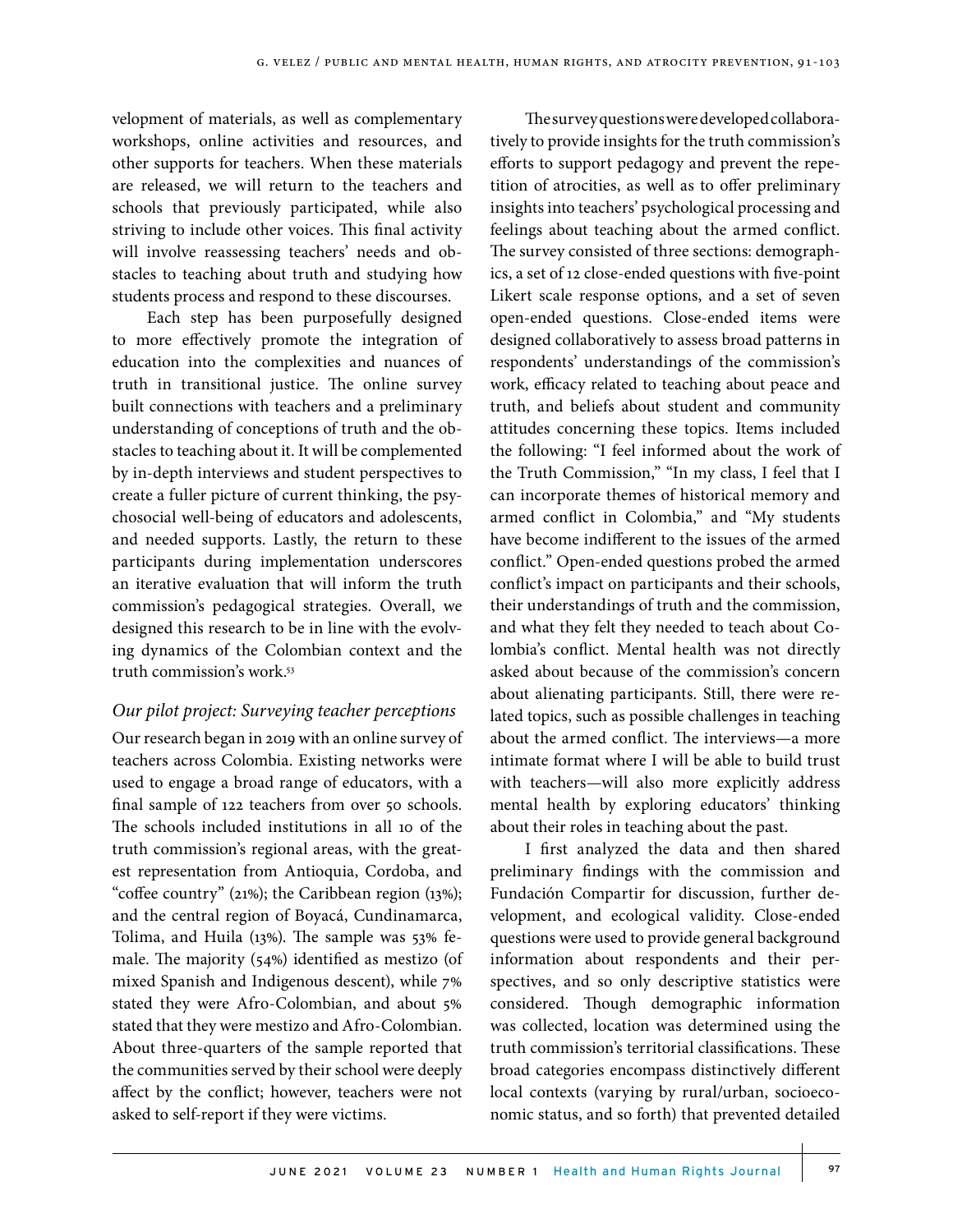subgroup analyses. Nonetheless, this information will be considered when choosing follow-up sites through maximum variation sampling.<sup>54</sup> Open-ended responses were analyzed using thematic analysis with NVivo software.<sup>55</sup> In detailing the key takeaways across these analytic processes, my aim is not just to present empirical data but to demonstrate the connection between our preliminary findings and next steps.

### Findings

The analysis was divided into four areas: understanding of truth, knowledge about the truth commission, participants' understanding of their roles as educators, and their thoughts on teaching about truth (including challenges and desired resources).

### *Definitions of truth*

The teachers we surveyed defined truth predominantly as facts articulating what happened in the past. Some participants succinctly and clearly presented this perspective. For example, one wrote, "It's a statement of facts." Others added more nuance, stating that there were clear parameters but that truth could be contested. For example, one respondent defined truth as "a position on an event that is not put into doubt by other versions or beliefs. Even though some people say that truth in some cases is relative or that there isn't an absolute truth, there are certain indisputable criteria in most situations." Facts were part of a broader pattern of defining truth as objective. Some respondents directly made this link, such as one who stated, "knowledge of the facts as they happened in an objective manner." Objectivity was not always explicitly mentioned, sometimes arising implicitly in respondents' emphasis on accuracy: "It is historical memory of past events exactly as they happened."

Another theme was the importance of truth in society and its potential positive impacts, with no participants explicitly noting negative effects or contesting truth's importance. Positive impacts were at both broader societal levels and for individuals. Exemplifying the former, one teacher wrote

that truth was "a necessity for any society," while another responded that it "makes things right for humankind and for society." For the latter, one teacher answered that truth "presents the information that victims yearn for about the death or disappearance of their loved ones." Others explicitly referred to the importance of truth for victims' mental health because it recognizes and clarifies what they experienced. These various perspectives generally pointed toward participants suggesting that the pursuit of truth is beneficial at one or multiple levels in a society, including individuals' psychosocial well-being.

Lastly, a smaller group offered a different perspective on truth, portraying it as a value-laden coherence between attitudes and actions. They did not define truth as a record or process but rather as linking thoughts, actions, and treatment to more abstract orientations. To this end, one teacher stated that "truth is to be coherent in how a person thinks, feels, and expresses themselves about something they have lived through," while another answered, "it is what you do conforming with what you think and believe." The values themselves were not specifically listed; instead, these respondents invoked moral frameworks abstractly. While there was variability in the exact terms used—for example, feelings, values, beliefs—an underlying thread was that truth is more than facts and encompasses coherence between one's attitudes and actions.

#### *Knowledge of the commission*

In relation to the truth commission, teachers demonstrated varying levels of knowledge. Only 10% of respondents agreed that they felt informed about the commission, while a third indicated disagreement. In the open-ended responses, the sample was generally split into two relatively evensized groups (about 40% each): those who had clear and developed understandings and those who stated they knew little or nothing. The first group clearly articulated a purpose for the commission. Some offered paragraph-long, developed descriptions, while others responded more succinctly: "constructing the country's historical memory" or "knowing the causes and consequences about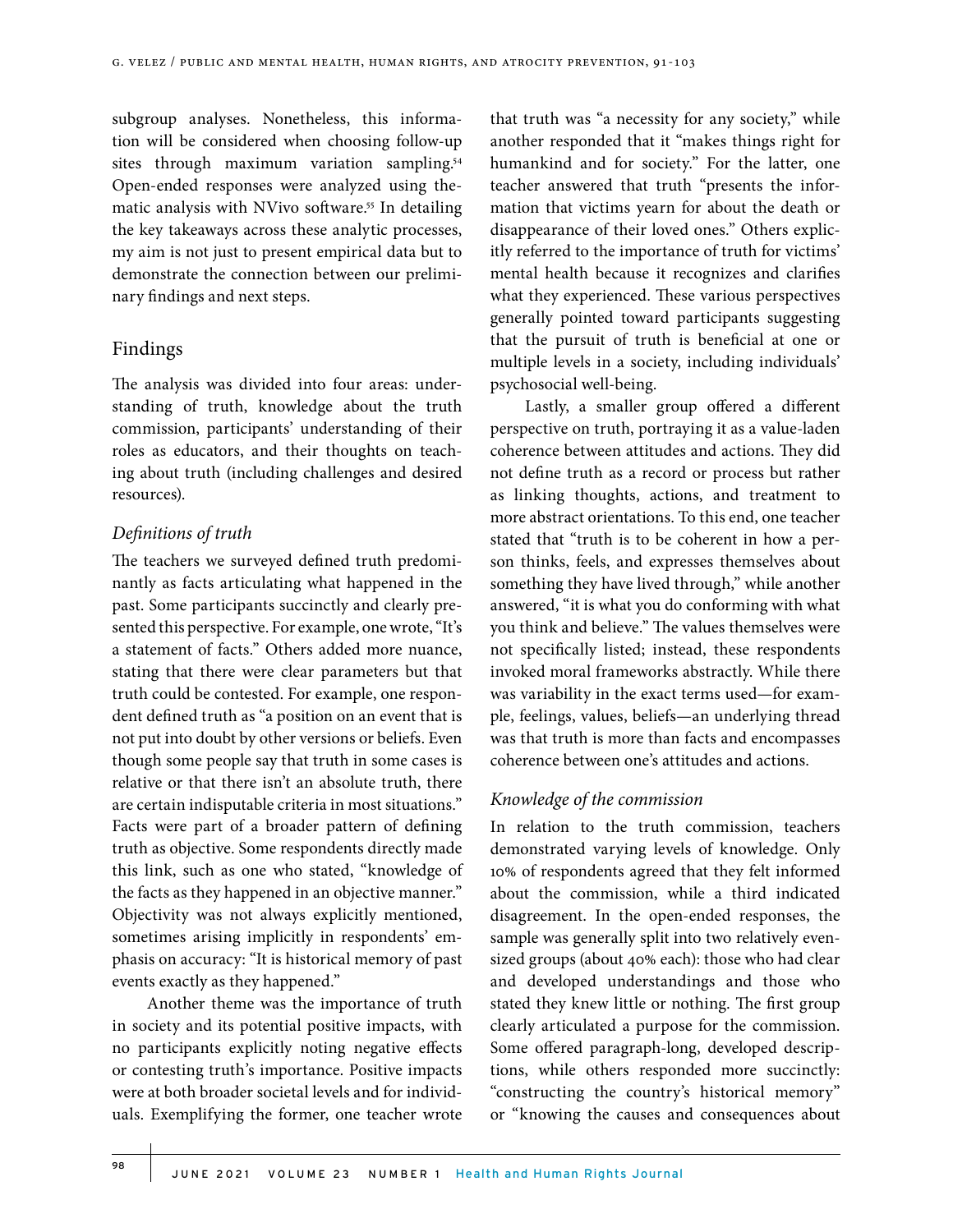events of the past." In the other group, many teachers simply answered "nothing" or "very little," and others indicated they did not even know where to find this information. Given the online nature of the survey, participants could have researched the commission online while crafting their responses, suggesting that even fewer might have previously been knowledgeable about its work.

#### *Roles as educators*

A second aim was to build better understandings of how teachers envisioned their role in teaching about Colombia's conflict. Respondents generally reported valuing teaching about truth and feeling able to contribute to these efforts. The overwhelming majority (80%) responded that they felt it was important that students know history from diverse points of view. Similarly, a majority agreed that they could incorporate history into the material they teach (60%) and could be a peacebuilder in their schools (70%).

For perceptions of contextual factors, respondents generally indicated that students were open and supportive but that broader dynamics were more complicated. None of the teachers disagreed that students were interested in talking about peace, while only 5% responded that they and their students could not help prevent the repetition of the armed conflict. Participants were more divided on whether their community had become indifferent to issues related to the armed conflict: 33% agreed and 36% disagreed. Additionally, just over a third indicated feeling that teaching about the armed conflict was risky in their local context.

#### *Teaching about truth*

The last area of analysis was challenges in teaching about truth and what resources respondents would like to have as support. In terms of resources, participants primarily indicated interest in digital resources and videos, which some described as "engaging"; others noted requiring technological infrastructure (such as projectors). The nature of the content was also mentioned in some responses: testimonies, visits from victims and other actors, and videos of victims' stories.

Another group of respondents listed accompaniment from the commission or government, requesting a coach, psychologist, or other "human resource" to support them in teaching the commission's final report. As an example, one participant requested "a trained professional who can initiate the process smoothly and then can accompany the teachers and the educational community in general as they take it over." This participant was from the Antioquia region and described their local community as deeply affected by the conflict, which was according to them still present in "minds of those who lived it." Other participants who expressed similar sentiments came from contexts immersed in current violence and crime, as well as other communities that participants described as disconnected and apathetic to the armed conflict.

The mention of interpersonal support by some participants connected to challenges that teachers identified in thinking about teaching the commission's report. Two themes emerged in this respect: raising awareness was a primary need and difficult task, and forces at various levels prevented the transformation in thinking that is necessary. First, some participants explicitly or implicitly referred to *sensibilización* (awareness or sensitivity). Their role was part of a broader challenge to "disseminate the results of the commission." Others specifically mentioned raising awareness in their schools, such as "making students aware of the subject and getting them to reflect on it." Educators expressed that students were interested in learning about these themes both in contexts where teachers described their community as being affected by the conflict and in contexts where they said it was not. An interconnected concern was how to motivate students to want to learn more about this topic. Helping students become aware of the truth commission's report involves more than simply conveying information within it. One teacher identified a challenge as "trying to teach about this topic dynamically to inspire in students an interest in learning about it," while another wrote, "getting students interested in the importance of knowing history as a basis for building a better society." Importantly, both of these teachers, and those who espoused this view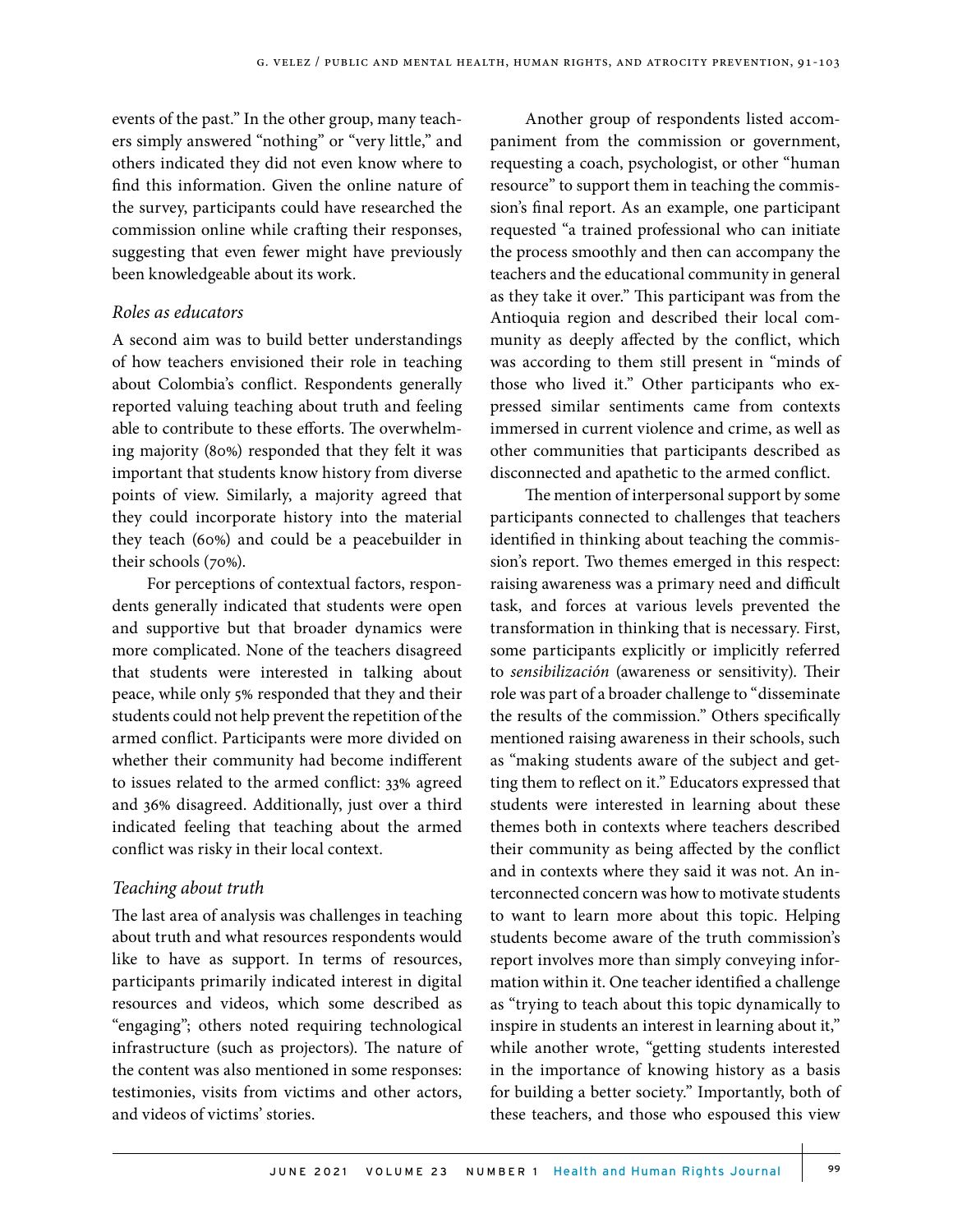more generally, identified their school contexts as not affected by the armed conflict.

Second, teachers—particularly those who identified conflict as having impacted the communities they serve—emphasized the challenge of enacting the change required to effectively teach about the truth of the conflict. This endeavor entails a different way of educating and thinking for many Colombians. Participants described numerous forces opposing it: political opposition, other armed actors, lack of faith in the government, and inertia in daily life. In terms of teachers themselves, teaching about truth of Colombia's conflict requires intentionality, reflection, and moving beyond usual classroom structures and curriculum. One respondent from a conflict-affected area in the central region of the country wrote of the need for teachers to "re-orient their practice to focus on reflection," while another from a similar area of Antioquia described the importance of "breaking with set paradigms, educating with an orientation towards forgiveness, respect, and recognizing the perspectives on events from various actors in the conflict." This attention to a change in mindset among teachers mirrored other respondents who identified more generally the difficultly of changing the mindset of Colombians. This phrase—*cambiar el chip*—was invoked in reference to teachers, students, families, and citizens in general.

#### *Takeaways*

Overall, this analysis provides preliminary insights into how the truth commission should work with teachers in their unique role of supporting psychosocial well-being and preventing the repetition of atrocities. First, the complexity of responses about truth and the challenges that teachers identify demonstrate that teachers are not just conduits for curricula. They are individuals embedded within particular contexts who are actively psychologically processing and responding to their experiences. They demonstrated concern about sociopolitical dynamics and preconceptions about truth that may need to be engaged. Furthermore, some respondents acknowledged that a genuine engagement with these issues would entail reflection on and a

reorientation of the role of teachers. This work is inherently tied to identity, positionality, and mental health, as teachers would have to reconcile not only with the past but with their own understandings of education and their purpose as educators. Other scholars have noted that such changes can impact teacher's emotional health and psychosocial well-being.<sup>56</sup>

A second thread was these teachers' feeling of efficacy, even while acknowledging the difficulty of their task. Participants noted feeling that students were receptive and that they were able to contribute to peace and teach about history despite the complexity of this challenge. Their work, particularly in conflict-affected contexts, requires raising awareness and making change in the face of significant material and psychological obstacles: lack of adequate infrastructure, attitudes in the community (such as indifference to peace or distrust of government), the need to reconceptualize pedagogical practice, and anxiety over safety. These significant challenges point to the need to better understand and support the mental health of teachers, who are intermediaries in transitional societies: though they may feel able and motivated to teach about the past as part of efforts to prevent future atrocities, this work is mentally and emotionally demanding. Research with teachers in other transitional contexts has also highlighted safety concerns affecting their psychosocial well-being, while investigations of Colombian teachers' mental health has indicated that many already feel overwhelmed in their job.<sup>57</sup>

Building on these dual pressures, some respondents from conflict-affected areas explicitly indicated the need for psychological and personal supports. Taken on the whole, these responses can be understood as demonstrating that these participants were aware of the emotional and mental challenges of teaching about truth, including the lived and possibly traumatic experience of the past and teachers' need for psychosocial and educational accompaniment. Teaching about truth, for many of these teachers, thus encompasses the actual content, "the surrounding reality," and the psychosocial well-being of students, teachers, and the community.58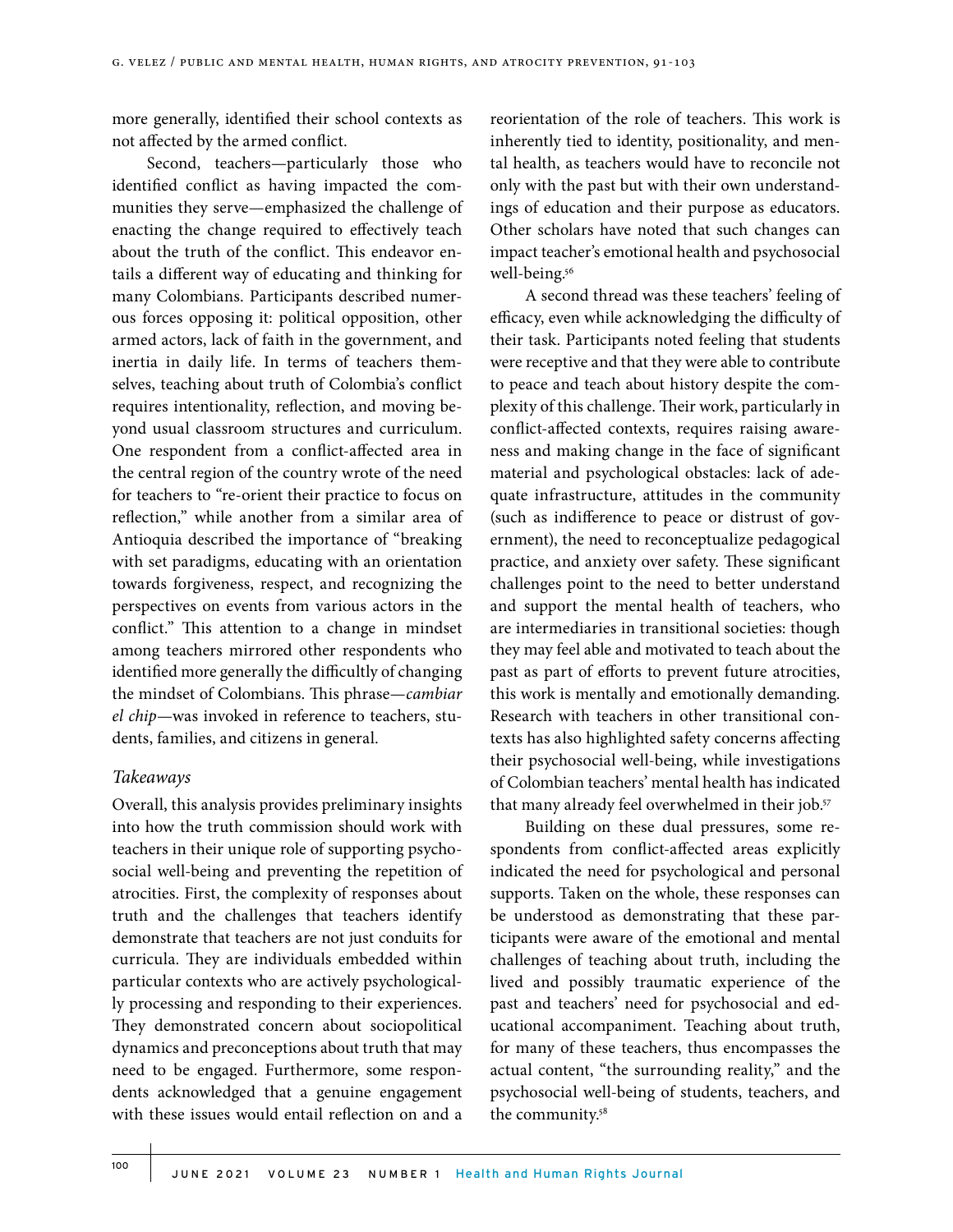## Conclusion

In this paper, I have described a research collaboration aimed at supporting the Colombian truth commission's school-based pedagogy, as well as our pilot survey of educators. Our project's motivational foundation was acknowledging and attending to teachers' intermediary positions between transitional justice and future generations within a framework of education as a potential space for supporting human rights through healing, accountability, and prevention after mass atrocity. The first phase of research of this collaboration has demonstrated that teachers' positionality and mental health are salient concerns regarding the effective incorporation of the Colombian truth commission's work into the educational sector. Specific challenges include recognizing the uniqueness of local contexts, motivating students, confronting established pedagogical orientations, and understanding broader social dynamics. While teachers are important intermediaries in the work related to truth, education, and human rights in transitional societies, these elements must be addressed in fostering this potential. Identifying and addressing these areas will help the Colombian commission as it moves forward in its efforts to promote healing, foster a harmonious society where human rights are upheld, and ensure that past atrocities are not repeated.

Our findings on teachers' definitions of truth provide fruitful ground for this work in Colombia, with implications for postconflict societies and others that seek to use education to address violence and human rights abuses of the past. While some participants described truth as objective and singular, many espoused more nuanced perspectives that touched both on values and on everyday behaviors and attitudes. These perspectives extend beyond official processes of gathering and accounting diverse experiences about what occurred, which have been much of the focus in relation to truth in postconflict societies.59 In making the link to pedagogy, there may be opportunities to harness the construction and teaching of truth for a more holistic development of students. As noted by these participants, however, changing the perspectives

and orientations of educators, administrators, and broader communities is difficult. Therefore, a specific point of intervention could be to work with educators on their conceptions of truth and what it means to reimagine their role to encompass the formation of critical, engaged future citizens. Such an opportunity for future development builds on connections between history education and civic development but adds a particular focus on shaping teachers' conceptualizations and orientations.<sup>60</sup>

This work must be attentive to broader contexts and sociopolitical trends as well. As evident in the responses of teachers in our pilot study, educators and schools do not operate in sociopolitical vacuums. Entering 2020, the Colombian president, Iván Duque, was openly against the peace accords, and the numbers of dissident ex-FARC members were growing.<sup>61</sup> These sociopolitical dynamics will have implications for teachers' mental health and ability to support their students, for increased security risks, retraumatization, and new atrocities will add to the substantial load already carried by Colombian teachers. Therefore, one lesson from this work is the need for continual and iterative engagement with educators. Efforts to support the work of truth commissions must evolve in accordance with changing circumstances, political pressures, and resulting impacts on teachers and their educational communities.

#### References

1. L. Davies, *Conflict and education: Complexity and chaos* (London: Routledge Farmer, 2004).

2. E. A. Cole, "Transitional justice and the reform of history education," *International Journal of Transitional Justice* 1 (2007), pp. 115–137.

3. C. Ramírez-Barat and R. Duthie, *Education and transitional justice: Opportunities and challenges for peacebuilding* (New York: International Center for Transitional Justice, 2015).

4. C. Gómez-Restrepo, N. Tamayo Martínez, A. Bohórquez, et al., "Depression and anxiety disorders and associated factors in the adult Colombian population, 2015 National Mental Health Survey," *Revista Colombiana de Psiquiatría* 45 (2016), pp. 58–67.

5. W. Lambourne, "Transitional justice and peacebuilding after mass violence," *International Journal of Transitional Justice* 3/1 (2009), p. 39.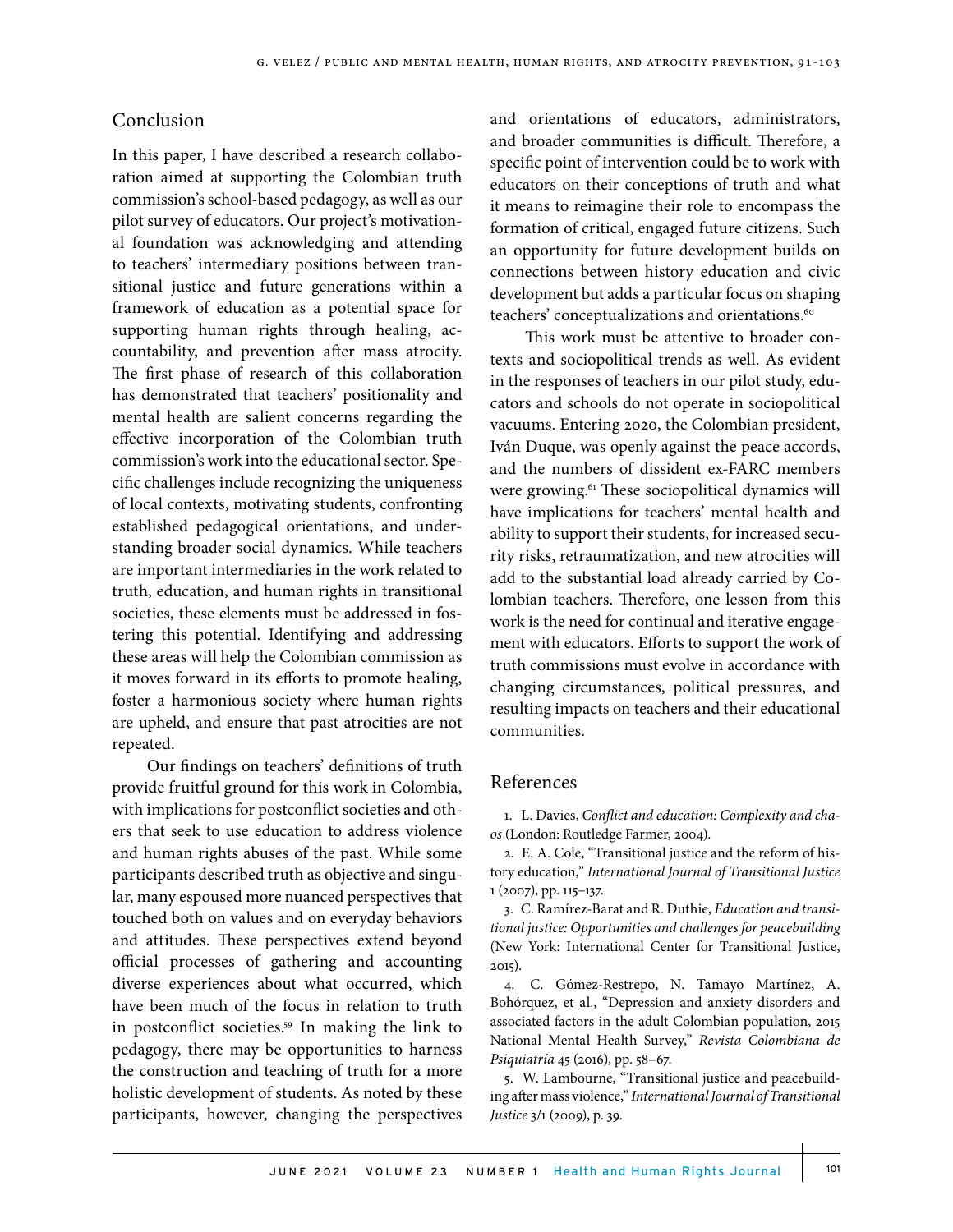6. K. Theidon, *Intimate enemies: Violence and reconciliation in Peru* (Philadelphia: University of Pennsylvania Press, 2012).

7. D. Bar-Tal, "Reconciliation as a foundation of culture of peace," in J. de Rivera (ed), *Handbook on building cultures of peace* (New York: Springer, 2009), pp. 363–377; Lambourne (see note 5).

8. P. B. Hayner, *Unspeakable truths: Confronting state terror and atrocity* (New York: Routledge, 2002), p. 20.

9. Cole (see note 2).

10. J. Doak, "The therapeutic dimension of transitional justice: Emotional repair and victim satisfaction in international trials and truth commissions," *International Criminal Law Review* 11/2 (2011), p. 268.

11. J. L. Gibson, "Truth, reconciliation, and the creation of a human rights culture in South Africa," *Law and Society Review* 38/1 (2004), pp. 5–40; C. Martín-Beristain, D. Páez, B. Rimé, and P. Kanyangara, "Psychosocial effects of participation in rituals of transitional justice: A collective-level analysis and review of the literature of the effects of TRCs and trials on human rights violations in Latin America," *Revista de Psicología Social* 25/1 (2010), pp. 47–60.

12. T. D. Olsen, L. A. Payne, and A. G. Reiter, "The justice balance: When transitional justice improves human rights and democracy," *Human Rights Quarterly* 32/4 (2010), pp. 980–1007.

13. G. Velez, G. Twose, and W. López López, "Human rights and reconciliation: Theoretical and empirical connections," in N. Rubin and R. Flores (eds), *Cambridge handbook on psychology and human rights* (Cambridge: Cambridge University Press, 2020).

14. Olsen et al. (see note 12); R. David, "What we know about transitional justice: Survey and experimental evidence," *Political Psychology* 38 (2017), pp. 151–177.

15. Olsen et al. (see note 12).

16. Davies (see note 1).

17. E. Cole and J. Barsalou, *Unite or divide? The challenges of teaching history in societies emerging from conflict*. (Washington, DC: United States Institute of Peace, 2006).

18. J. Paulson, *Education, Conflict and Development*. (Oxford, England: Symposium Books Ltd., 2011).

19. Davies (see note 1).

20. K. Czyzewski, "The Truth and Reconciliation Commission of Canada: Insights into the goal of transformative education," *International Indigenous Policy Journal* 2/3  $(2011).$ 

21. Convention on the Elimination of All Forms of Discrimination against Women, G.A. Res. 34/180 (1979); Declaration on the Protection of Women and Children in Emergency and Armed Conflict, G.A. Res. 3318 (XXIX)  $(1974).$ 

22. Davies (see note 1).

23. Ibid.

24. M. W. Apple, *Education and power* (New York: Rout-

ledge, 1982).

25. W. A. Degu, "Reforming education," in G. Junne and W. Verkoren (eds), *Postconflict development* (Boulder: Lynne Rienner, 2005), pp. 129–146.

26. Cole (see note 2).

27. M. Zembylas and A. Keet, *Critical human rights education: Advancing social-justice-oriented educational praxes* (Switzerland: Springer Nature, 2019).

28. See, for example, L. J. Laplante and M. R. Holguin, "The Peruvian Truth Commission's mental health reparations: Empowering survivors of political violence to impact public health policy," *Health and Human Rights Journal* 9/2 (2006), pp. 136–163.

29. R. Duthie and C. Ramírez-Barat, "Introduction: Addressing the educational legacies of human rights violations," in C. Ramirez-Barat and M. Schulze (eds), *Transitional justice and education: Engaging young people in peacebuilding and reconciliation* (Göttingen: V & R Unipress, 2018), pp. 17–44; G. P. Murga. "History, memory, and education: Is it possible to consolidate a culture of peace in Guatemala?," in C. Ramirez-Barat and R. Duthie (eds), *Transitional justice and education: Learning peace* (New York: Social Science Research Council, 2017), pp. 101–126.

30. D. Wray, "Facing the past—transforming our future: A professional development program for history teachers in South Africa," in C. Ramirez-Barat and R. Duthie (eds), *Transitional justice and education: Learning peace* (New York: Social Science Research Council, 2017), pp. 335–362.

31. L. K. Horner, L. Kadiwal, Y. Sayed, et al., "Literature review: The role of teachers in peacebuilding," (Amsterdam: Research Consortium on Education and Peacebuilding, UNICEF, and Learning for Peace, 2005).

32. Davies (see note 1).

33. S. W. Freedman, H. M. Weinstein, K. Murphy, and T. Longman, "Teaching history after identity-based conflicts: The Rwanda experience," *Comparative Education Review* 52/4 (2008), pp. 663–690.

34. Cole and Barsalou (see note 17).

35. Wray (see note 30).

36. Ibid., p. 343.

37. N. Jelacic, "Building a legacy: The youth outreach program at the ICTY," in C. Ramirez-Barat and R. Duthie (eds), *Transitional justice and education: Learning peace* (New York: Social Science Research Council, 2017), pp. 261–290.

38. J. Paulson and M. J. Bellino, "Truth commissions, education, and positive peace: An analysis of truth commission final reports (1980–2015)," *Comparative Education* 53 (2017), pp. 351–378.

39. M. Palacios, *Between legitimacy and violence: A history of Colombia, 1875–2002* (Durham: Duke University Press, 2006).

40. G. M. Kalach Torres, "Las COMISIONES DE LA VERDAD EN Colombia," *Revista Jurídica Mario Alario D'Filippio* 8/16 (2018), pp. 106–124.